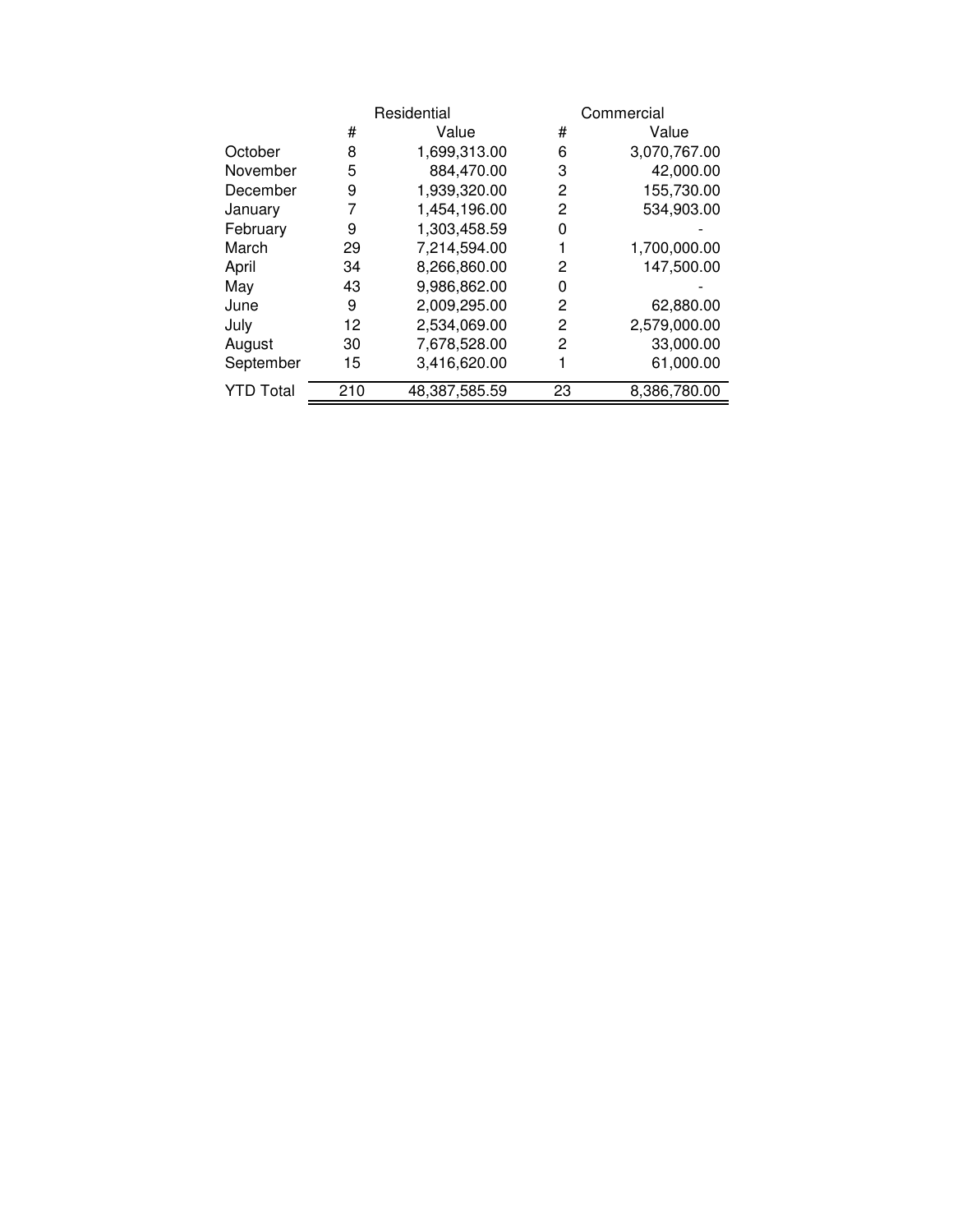

## **Community DevelopmentHome StartsYear Comparisons**

## **FY 2016**

| Year      | Oct | <b>Nov</b>      | <b>Dec</b>     | Jan | Feb            | <b>March</b> | <b>April</b> | May            | June | July | <b>August</b> | <b>Sept</b>    | <b>Total</b> |
|-----------|-----|-----------------|----------------|-----|----------------|--------------|--------------|----------------|------|------|---------------|----------------|--------------|
| 2015/2016 | 8   | $5\phantom{.0}$ | 9              | 7   | 9              | 29           | 34           | 43             | 9    | 12   | 30            | 15             | 210          |
| 2014/2015 | 0   | 4               | 11             | 5   | $\overline{c}$ | 18           | 16           | 9              | 6    | 3    | 9             | 6              | 89           |
| 2013/2014 | 18  | 10              | 6              | 15  | 22             | 26           | 8            | $\overline{7}$ | 12   | 5    | 15            | 10             | 154          |
| 2012/2013 | 27  | 19              | 12             | 12  | 24             | 8            | 37           | 23             | 23   | 24   | 24            | 11             | 244          |
| 2011/2012 | 9   | 6               | 5              | 6   | 15             | 10           | 16           | 14             | 14   | 14   | 22            | 9              | 140          |
| 2010/2011 | 13  | 13              | 4              | 8   | 14             | 9            | 17           | 12             | 12   | 8    | 13            | 17             | 140          |
| 2009/2010 | 11  | 18              | 11             | 7   | 22             | 23           | 11           | 10             | 15   | 10   | 16            | 11             | 165          |
| 2008/2009 | 5   |                 | $\overline{7}$ | 2   | $\overline{c}$ | $\mathbf 0$  | 6            | 11             | 8    | 14   | 9             | 15             | 80           |
| 2007/2008 | 9   | 9               | 3              | 6   | 10             | 10           | 23           | 14             | 10   | 4    | 6             | $\overline{7}$ | 111          |
| 2006/2007 | 29  | 22              | 22             | 25  | 22             | 17           | 23           | 25             | 7    | 18   | 17            | 14             | 241          |
| 2005/2006 | 59  | 36              | 69             | 41  | 56             | 57           | 51           | 68             | 40   | 50   | 51            | 27             | 605          |
| 2004/2005 | 36  | 31              | 41             | 38  | 44             | 78           | 56           | 53             | 51   | 32   | 38            | 38             | 536          |

CITY OF FORNEY \* COMMUNITY DEVELOPMENT

101 E. Aimee Street \* P.O. BOX 826 \* FORNEY, TX 75126

**Office 972-564-7300 \* Fax 972-552-1538**